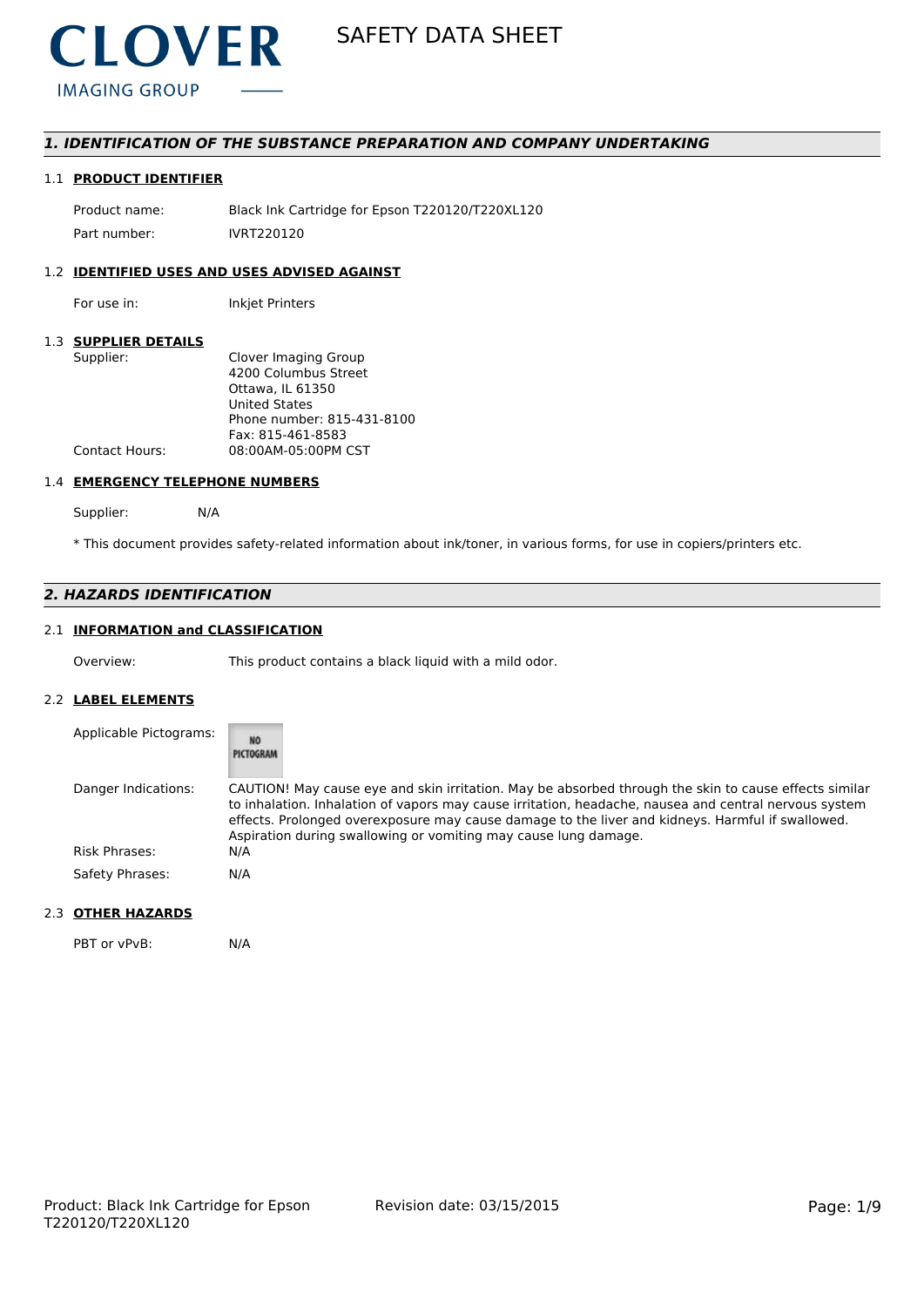

# *3. COMPOSITION / INFORMATION ON INGREDIENTS*

| Ingredients   | <b>CAS number</b>   | Weight % | <b>OSHA</b><br><b>PEL</b> | <b>ACGIH</b><br>TLV | Other |
|---------------|---------------------|----------|---------------------------|---------------------|-------|
| Glvcerol      | <b>TRADE SECRET</b> | $5 - 25$ |                           |                     |       |
| 2-Pyrrolidone | <b>TRADE SECRET</b> | $2 - 20$ |                           |                     |       |

The Full Text for all R-Phrases are Displayed in Section 16

#### **COMPOSITION COMMENTS**

The Data Shown is in accordance with the latest Directives.

This section provides composition information for the specified substance/mixture.

| <b>4. FIRST-AID MEASURES</b><br>,我们就是一个人的人,我们就是一个人的人,我们就是一个人的人,我们就是一个人的人,我们就是一个人的人,我们就是一个人的人,我们就是一个人的人,我们就是一个人的人 |
|------------------------------------------------------------------------------------------------------------------|
|------------------------------------------------------------------------------------------------------------------|

### 4.1 **FIRST AID MEASURES**

### 4.1.1 **FIRST AID INSTRUCTIONS BY RELEVANT ROUTES OF EXPOSURE**

| Inhalation:<br>Eye contact: | Remove victim to fresh air. If breathing has stopped, give artificial respiration. If breathing is<br>difficult have qualified personnel administer oxygen. Get medical attention.<br>Flush eyes with water for 15 minutes while lifting the upper and lower lids. Get medical attention.              |
|-----------------------------|--------------------------------------------------------------------------------------------------------------------------------------------------------------------------------------------------------------------------------------------------------------------------------------------------------|
| Skin contact:               | Remove contaminated clothing. Wash contact area thoroughly with soap and water. Get medical<br>attention if irritation develops and persists. Launder contaminated clothing before reuse. Discard<br>contaminated clothing such as shoes that cannot be decontaminated.                                |
| Ingestion:                  | Call a poison control center or doctor immediately for treatment advice. If conscious, give one 8<br>ounce glass of water to dilute. DO NOT induce vomiting unless directed by medical personnel. Do<br>not give anything by mouth to or induce vomiting in a person who is unconscious or convulsing. |

# 4.1.2 **ADDITIONAL FIRST AID INFORMATION**

Additional first aid information: N/A Immediate Medical Attention Required: N/A

#### 4.2 **SYMPTOMS AND EFFECTS**

Acute Symptoms from Exposure: N/A Delayed Symptoms from Exposure: N/A

#### 4.3 **IMMEDIATE SPECIAL TREATMENT OR EQUIPMENT REQUIRED**

N/A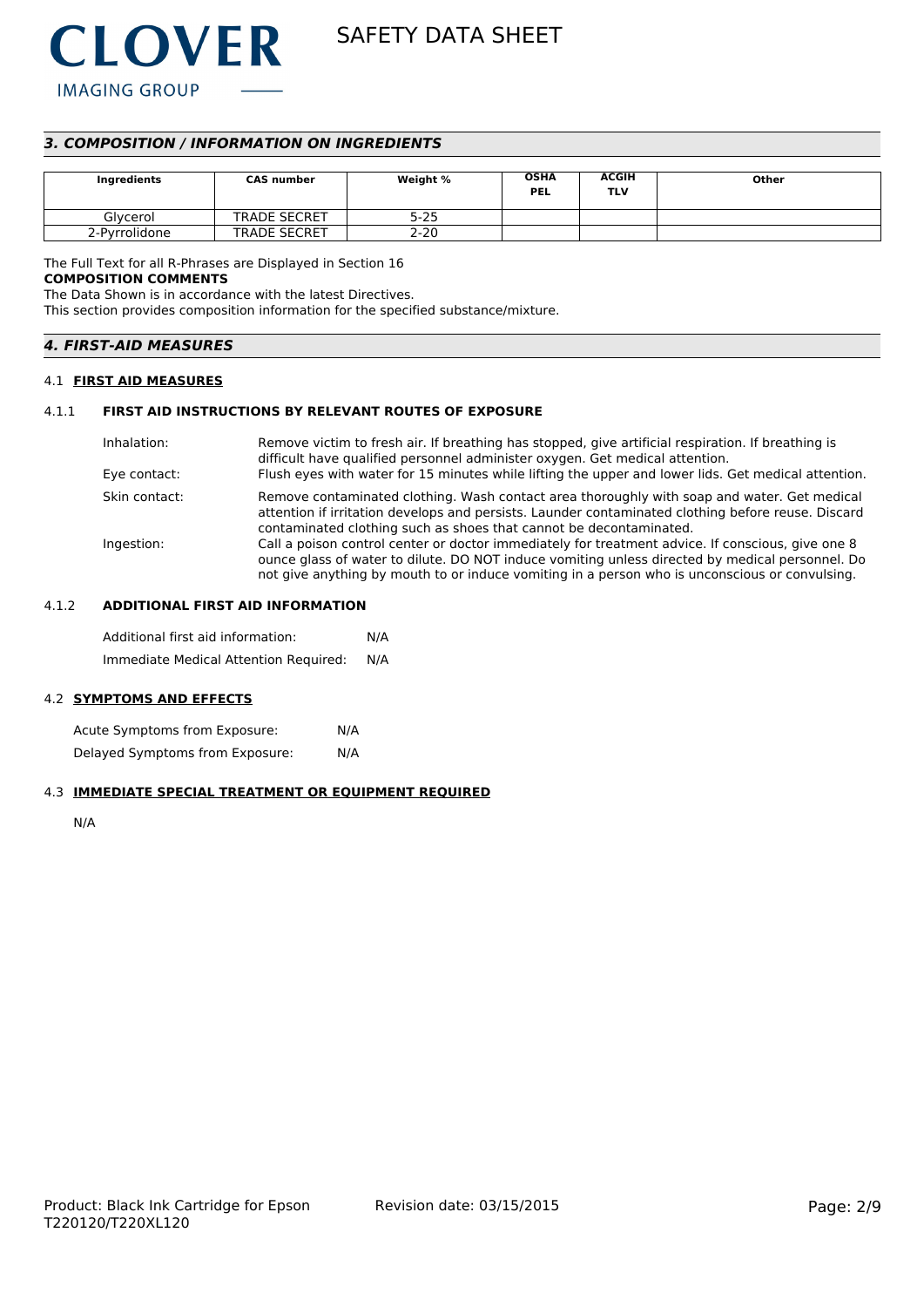

# *5. FIRE-FIGHTING MEASURES*

#### 5.1 **EXTINGUISHING MEDIA**

Recommended Extinguishing Media: Use water, carbon dioxide and dry chemical. Extinguishing Media Not to be Used: None known.

#### 5.2 **SPECIAL HAZARD**

Unusual Fire/Explosion Hazards: None known. Extinguishing Media Not to be Used: None known.

#### 5.3 **ADVICE FOR FIRE FIGHTERS**

Avoid inhalation of smoke. Wear protective clothing and wear self-contained breathing apparatus

#### *6. ACCIDENTAL RELEASE MEASURES*

#### 6.1 **PERSONAL PRECAUTIONS, PROTECTIVE EQUIPMENT AND EMERGENCY PROCEDURES**

#### 6.1.1 **PRECAUTIONS FOR NON-EMERGENCY PERSONNEL**

PERSONAL PROTECTIVE EQUIPMENT: Select in accordance with OSHA 1910.134 and good Industrial Hygiene practice. PROTECTIVE CLOTHING: Use personal protective equipment to minimize exposure to skin and eye.

#### 6.1.2 **ADDITIONAL FIRST AID INFORMATION**

Avoid contact with eyes, skin and clothing. Avoid breathing vapors. Use with adequate ventilation. Remove and launder contaminated clothing before re-use. Wash thoroughly after handling and before eating, drinking, smoking or using toilet facilities.

#### 6.1.3 **PERSONAL PROTECTION**

Wear personal protective equipment as described in Section 8.

#### 6.2 **ENVIRONMENTAL PRECAUTIONS**

Regulatory Information: Keep product out of sewers and watercourses.

### 6.3 **METHODS AND MATERIAL FOR CONTAINMENT AND CLEANUP**

Spill or Leak Cleanup Procedures: Wear appropriate protective clothing as described in Section 6.1.1. Dike spill and absorb with an inert material. Collect into closable containers for proper disposal. Report spill as required by local and federal regulations.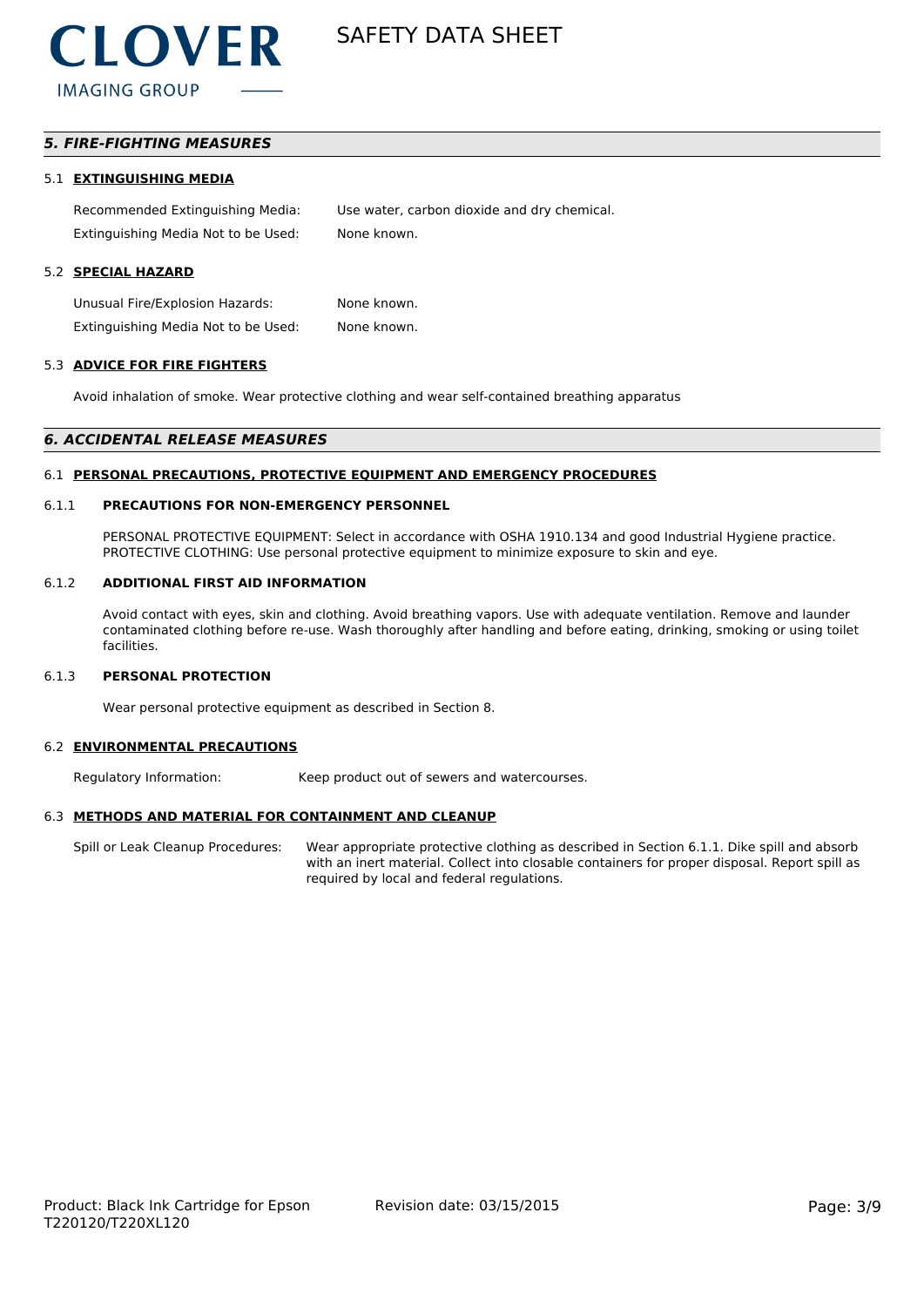# *7. HANDLING AND STORAGE*

#### 7.1 **PRECAUTIONS FOR SAFE HANDLING**

Recommendations for Handling: No special precautions when used as intended. Keep containers closed. If toner, avoid creating dust. Keep away from ignition sources. Advice on General Hygiene: Never eat, drink or smoke in work areas. Practice good personal hygiene after using this material, especially before eating, drinking, smoking, using the restroom, or applying cosmetics.

#### 7.2 **CONDITIONS FOR SAFE STORAGE**

Avoid high temperatures, >100°F/32°C

#### 7.3 **SPECIFIC END USES**

Printing devices

#### *8. EXPOSURE CONTROLS/PERSONAL PROTECTION*

#### 8.1 **CONTROL PARAMETERS**

The best protection is to enclose operations and/or provide local exhaust ventilation at the site of chemical release in order to maintain airborne concentrations of the product below OSHA PELs (See Section 3). Local exhaust ventilation is preferred because it prevents contaminant dispersion into the work area by controlling it at its source.

#### 8.2 **EXPOSURE CONTROLS**

#### **Respiratory protection:**

IMPROPER USE OF RESPIRATORS IS DANGEROUS. Seek professional advice prior to respirator selection and use. Follow OSHA respirator regulations (29 CFR 1910.134 and 1910.137) and, if necessary, wear a NIOSH approved respirator. Select respirator based on its suitability to provide adequate worker protection for given work conditions, levels of airborne contamination, and sufficient levels of oxygen.

#### **Eye/Face Protection:**

Contact lenses are not eye protective devices. Appropriate eye protection must be worn instead of, or in conjunction with contact lenses.

#### **Hand/Skin Protection:**

For emergency or non-routine operations (cleaning spills, reactor vessels, or storage tanks), wear an SCBA. WARNING! Air purifying respirators do not protect worker in oxygen deficient atmospheres.

#### **Additional Protection:**

N/A

#### **Protective Clothing and Equipment:**

Wear chemically protective gloves, boots, aprons, and gauntlets to prevent prolonged or repeated skin contact. Wear splashproof chemical goggles and face shield when working with liquid, unless full face piece respiratory protection is worn.

#### **Safety Stations:**

Make emergency eyewash stations, safety/quick-drench showers, and washing facilities available in work area.

#### **Contaminated Equipment:**

Separate contaminated work clothes from street clothes. Launder before reuse. Remove material from your shoes and clean personal protective equipment. Never take home contaminated clothing.

#### **Comments:**

Never eat, drink or smoke in work areas. Practice good personal hygiene after using this material, especially before eating, drinking, smoking, using the restroom, or applying cosmetics.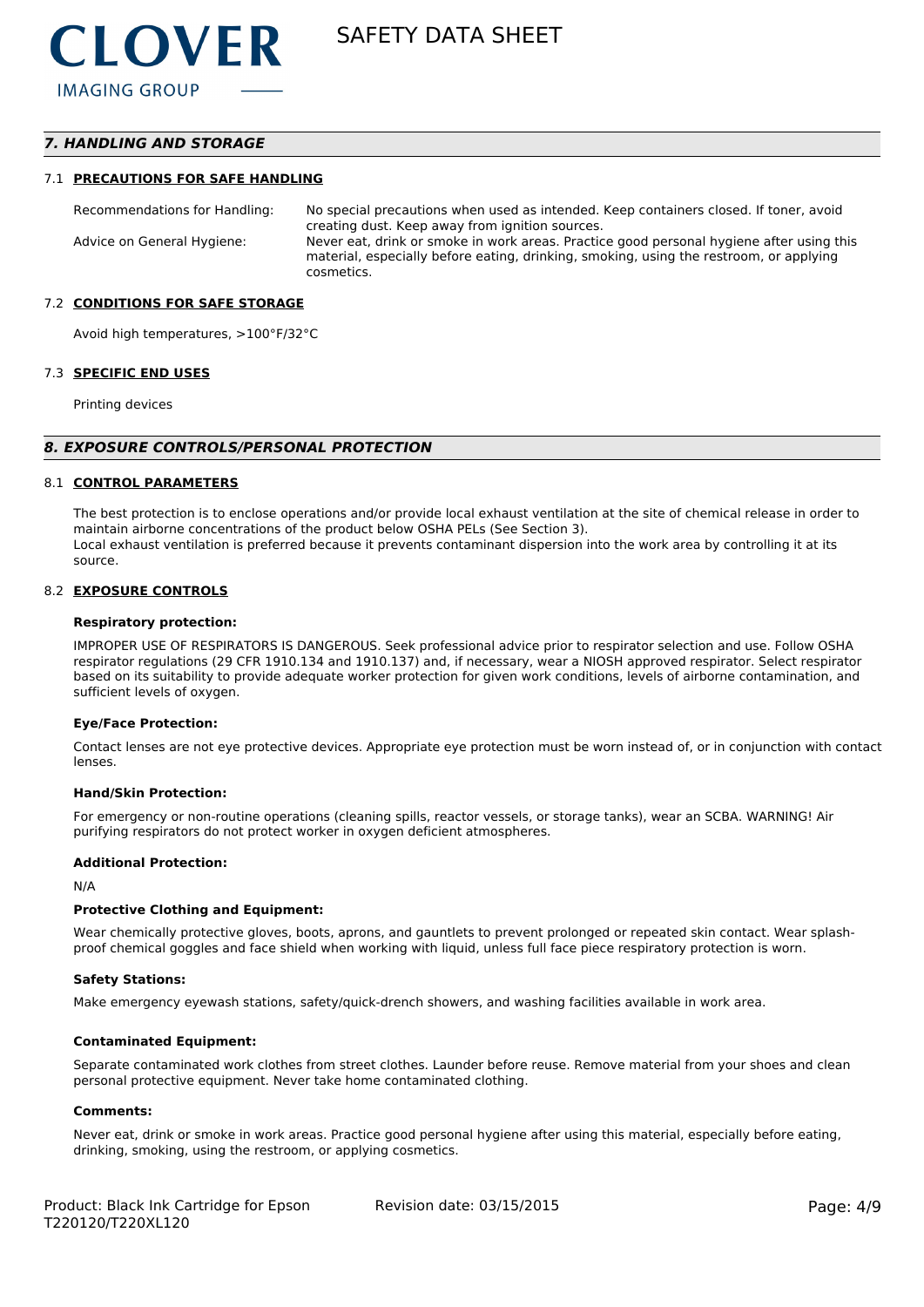# *9. PHYSICAL AND CHEMICAL PROPERTIES*

# 9.1 **DETAIL INFORMATION**

| Physical state:            | APPEARANCE: Black liquid. |
|----------------------------|---------------------------|
| Color:                     | Black                     |
| Odor:                      | Mild odor.                |
| Odor threshold:            | N/A                       |
|                            |                           |
| Boiling point:             | 212°F                     |
| Melting point:             | N/A                       |
| Flash point:               | None                      |
| <b>Explosion limits:</b>   | N/A                       |
| Relative density:          | N/A                       |
| Auto-ignition temperature: | N/A                       |
|                            |                           |

#### 9.2 **OTHER INFORMATION**

SPECIFIC GRAVITY (H20=1): 1.00 – 1.10. VAPOR PRESSURE: 17.5 mmHg. VAPOR DENSITY (Air=1): Heavier than air. SOLUBILITY IN WATER: Miscible. FREEZING POINT: < 32°F. COEFFICIENT of WATER/OIL: Not available. EVAPORATION RATE: < Butyl Acetate. pH: 8.0 – 10.0.

### *10. CHEMICAL STABILITY AND REACTIVITY*

#### 10.1 **Reactivity:**

| <b>Reactivity Hazards:</b>     | None                                                                                                           |
|--------------------------------|----------------------------------------------------------------------------------------------------------------|
| Data on Mixture Substances:    | None                                                                                                           |
| 10.2 Chemical Stability:       | The product is stable. Under normal conditions of storage and use, hazardous<br>polymerization will not occur. |
| 10.3 Hazardous Polymerization: | Stable under conditions of normal use.                                                                         |
| 10.4 Conditions to Avoid:      | Keep away from heat, flame, sparks and other ignition sources.                                                 |
| 10.5 Incompatible Materials:   | Strong oxidizing materials                                                                                     |
| 10.6 Hazardous Decomposition:  | Will not occur.                                                                                                |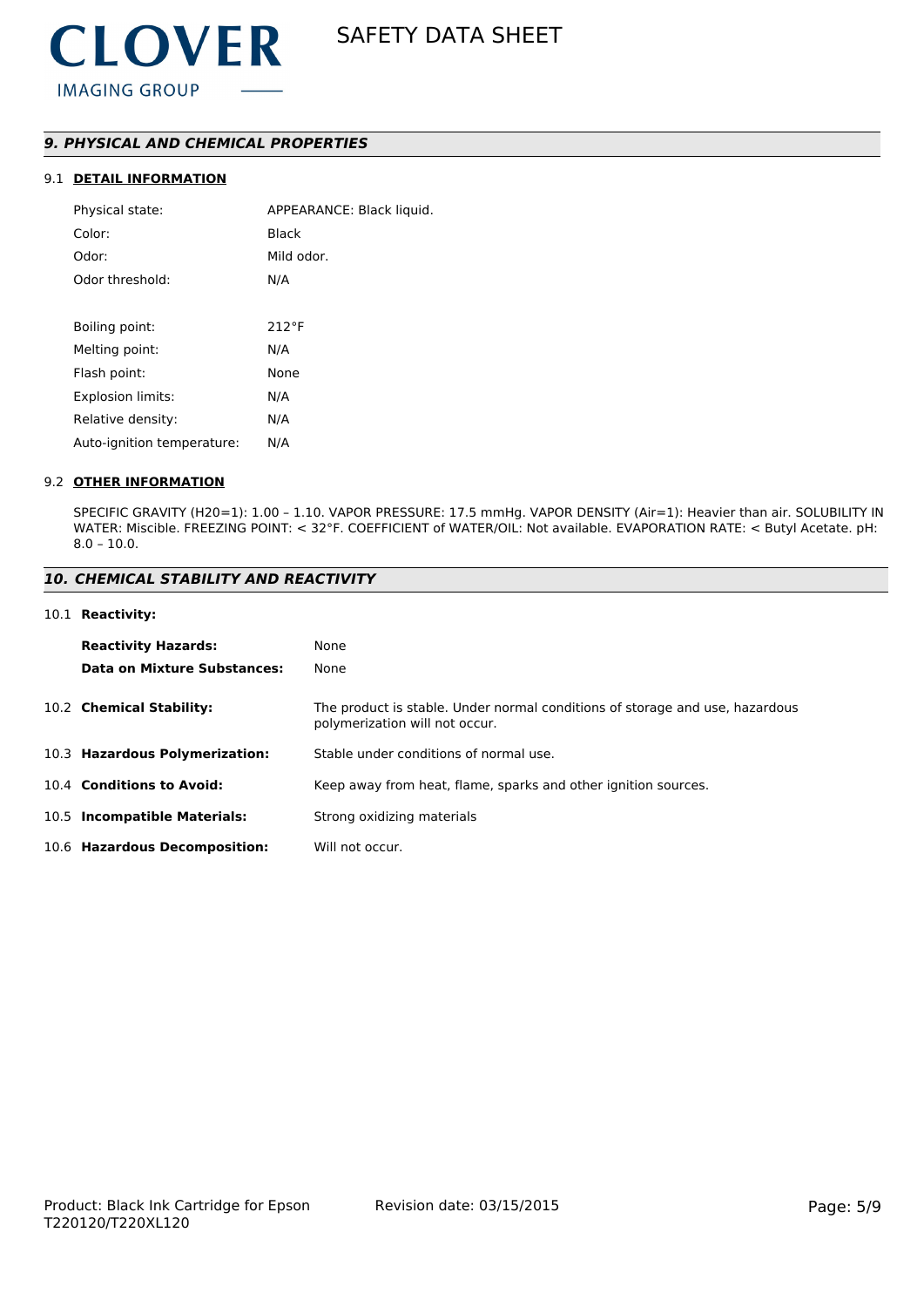

# *11. INFORMATION ON TOXICOLOGICAL EFFECT*

| <b>Mixtures:</b>                   | N/A                                                                                                                                                                                                         |
|------------------------------------|-------------------------------------------------------------------------------------------------------------------------------------------------------------------------------------------------------------|
| <b>Acute Toxicity:</b>             | N/A                                                                                                                                                                                                         |
| <b>Skin Corrosion/Irritation:</b>  | Contact with skin may cause irritation with redness, swelling, and cracking. Widespread contact<br>may cause adsorption with symptoms similar to inhalation.                                                |
| <b>Serious Eye Damage:</b>         | May cause irritation with redness and pain.                                                                                                                                                                 |
| Inhalation:                        | Vapors or mists may cause respiratory irritation with headache, dizziness, drowsiness, narcosis,                                                                                                            |
|                                    | constriction of the pupils, visual disturbances, euphoria, fatique and unconsciousness.                                                                                                                     |
| <b>Sensitization:</b>              | N/A                                                                                                                                                                                                         |
| <b>Mutagenicity:</b>               | N/A                                                                                                                                                                                                         |
| <b>Carcinogenicity:</b>            | None of the components are listed as carcinogenic by NTP, IARC, or OSHA.                                                                                                                                    |
| <b>Reproductive Toxicity:</b>      | N/A                                                                                                                                                                                                         |
| <b>STOT - Single Exposure:</b>     | Individuals with chronic respiratory, skin, liver, and kidney diseases may be at increased risk from<br>exposure to this material.                                                                          |
| <b>STOT - Multiple Exposure:</b>   | Prolonged exposure may cause dermatitis. 2-Pyrrolidione was found to cause birth defects in                                                                                                                 |
|                                    | studies with laboratory animals.                                                                                                                                                                            |
| Ingestion:                         | Swallowing may cause gastrointestinal irritation, nausea, vomiting, diarrhea, narcosis, constriction<br>of pupils, increased blood sugar levels, loss of reflexes, severe metabolic acidosis, and damage to |
|                                    | the kidneys and liver.                                                                                                                                                                                      |
| <b>Hazard Class Information:</b>   | N/A                                                                                                                                                                                                         |
| <b>Mixture on Market Data:</b>     | N/A                                                                                                                                                                                                         |
| Symptoms:                          | N/A                                                                                                                                                                                                         |
| Delayed/Immediate Effects: N/A     |                                                                                                                                                                                                             |
| <b>Test Data on Mixture:</b>       | N/A                                                                                                                                                                                                         |
| <b>Not Meeting Classification:</b> | N/A                                                                                                                                                                                                         |
| <b>Routes of Exposure:</b>         | N/A                                                                                                                                                                                                         |
| <b>Interactive Effects:</b>        | N/A                                                                                                                                                                                                         |
| <b>Absence of Specific Data:</b>   | N/A                                                                                                                                                                                                         |
| Mixture vs Substance Data: N/A     |                                                                                                                                                                                                             |

# *12. ECOLOGICAL INFORMATION*

| 12.1 Eco toxicity:                  | N/A |
|-------------------------------------|-----|
| 12.2 Degradability:                 | N/A |
| 12.3 Bioaccumulation Potential: N/A |     |
| 12.4 Mobility in Soil:              | N/A |
| 12.5 PBT & vPvB Assessment:         | N/A |
| 12.6 Other Adverse Effects:         | N/A |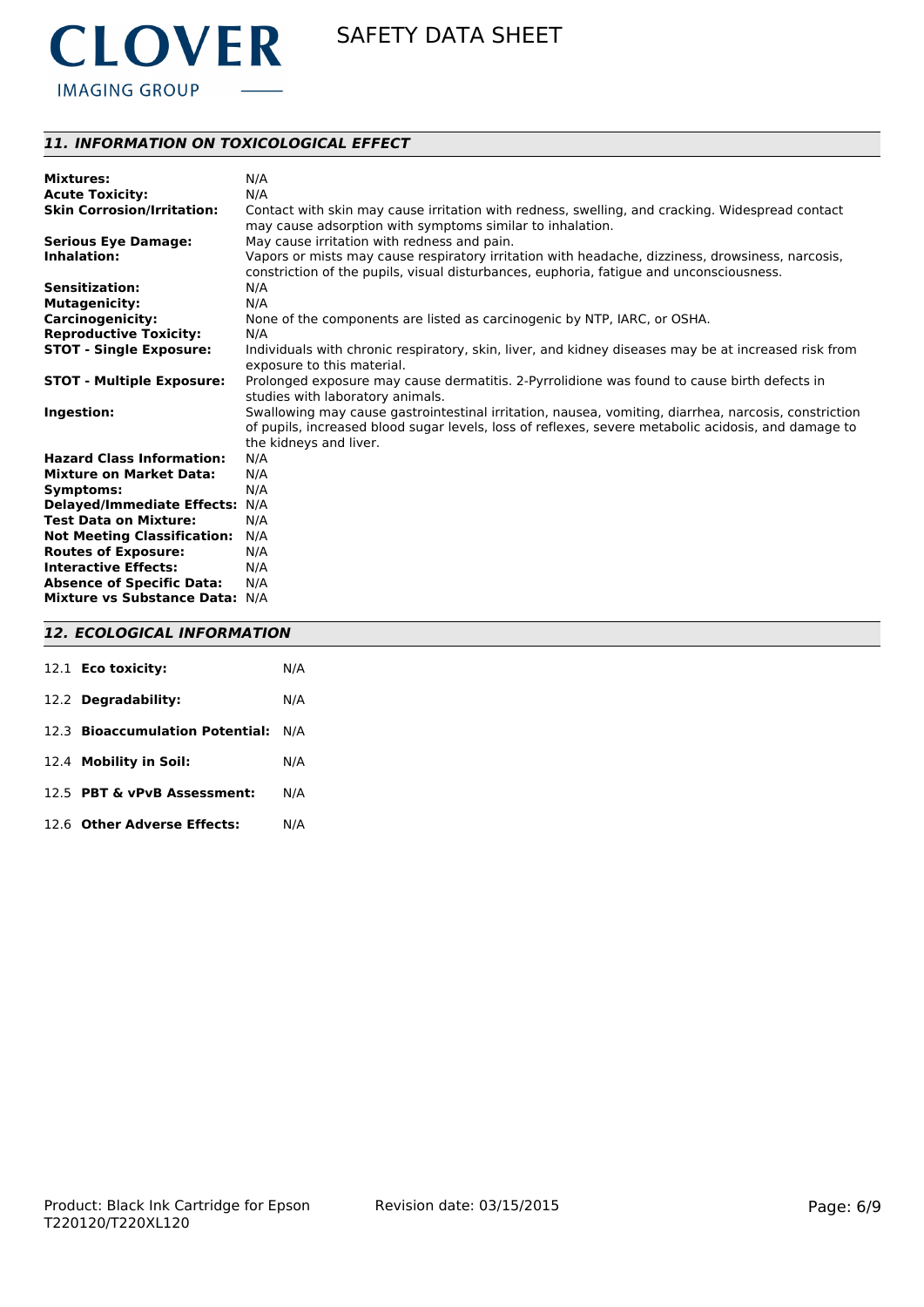

### *13. DISPOSAL CONSIDERATIONS*

### **Disposal Information:**

 Dispose of product in accordance with local authority regulations. Empty container retains product residue.

#### **Physical/Chemical Properties that affect Treatment:**

Symbol: This product is not classified as dangerous

Risk Phrases: This product is not classified according to the federal, state and local environmental regulations.

#### **Waste Treatment Information:**

If toner, do not shred toner cartridge, unless dust-explosion prevention measures are taken. Finely dispersed particles may form explosive mixtures in air. Dispose of in compliance with federal, state, and local regulations.

#### **Personal Protection Required:**

N/A

| <i><b>14. TRANSPORT INFORMATION</b></i>                                                         |                                                                                                                                                                       |  |  |  |  |
|-------------------------------------------------------------------------------------------------|-----------------------------------------------------------------------------------------------------------------------------------------------------------------------|--|--|--|--|
| 14.1 <b>ID Number:</b>                                                                          | N/A                                                                                                                                                                   |  |  |  |  |
| 14.2 Shipping Name:<br>Not Regulated                                                            |                                                                                                                                                                       |  |  |  |  |
| 14.3 Hazard Class:<br>HMIS Rating: Health = 1 Fire = 0 Reactivity = 0                           |                                                                                                                                                                       |  |  |  |  |
| 14.4 Packing Group:<br>N/A                                                                      |                                                                                                                                                                       |  |  |  |  |
| 14.5 Environmental Hazards:                                                                     | N/A                                                                                                                                                                   |  |  |  |  |
| 14.6 User Precautions:                                                                          | N/A                                                                                                                                                                   |  |  |  |  |
| 14.7 Bulk Transport:                                                                            | N/A                                                                                                                                                                   |  |  |  |  |
| <b>15. REGULATORY INFORMATION</b>                                                               |                                                                                                                                                                       |  |  |  |  |
| 15.1 Regulatory Information:                                                                    | OSHA HAZARD CLASSIFICATION: Irritant, target organ effects                                                                                                            |  |  |  |  |
| <b>EPA Regulatory Information: N/A</b>                                                          |                                                                                                                                                                       |  |  |  |  |
| <b>CERCLA Reportable Quantity: N/A</b>                                                          |                                                                                                                                                                       |  |  |  |  |
| 15.2 Superfund Information:                                                                     |                                                                                                                                                                       |  |  |  |  |
| <b>Hazard Categories:</b>                                                                       |                                                                                                                                                                       |  |  |  |  |
| Immediate: N/A                                                                                  |                                                                                                                                                                       |  |  |  |  |
| Delayed: N/A                                                                                    |                                                                                                                                                                       |  |  |  |  |
| <b>Fire:</b> NFPA Rating: Health = $1$ Fire = 0 Reactivity = 0                                  |                                                                                                                                                                       |  |  |  |  |
| <b>Pressure: N/A</b>                                                                            |                                                                                                                                                                       |  |  |  |  |
| <b>Reactivity: N/A</b>                                                                          |                                                                                                                                                                       |  |  |  |  |
| Section 302 - Extremely Hazardous: N/A<br>Section 311 - Hazardous: Acute health, chronic health |                                                                                                                                                                       |  |  |  |  |
| 15.3 State Regulations:                                                                         | CALIFORNIA PROPOSITION 65 INFORMATION: This product contains no California<br>Proposition 65 regulated chemicals.                                                     |  |  |  |  |
| 15.4 Other Regulatory Information:                                                              | CERCLA HAZARDOUS SUBSTANCE (40CFR 116): Not applicable. WHMIS CLASSIFICATION:<br>Class D - Division 2 - Subdivision B (Toxic material causing other chronic effects). |  |  |  |  |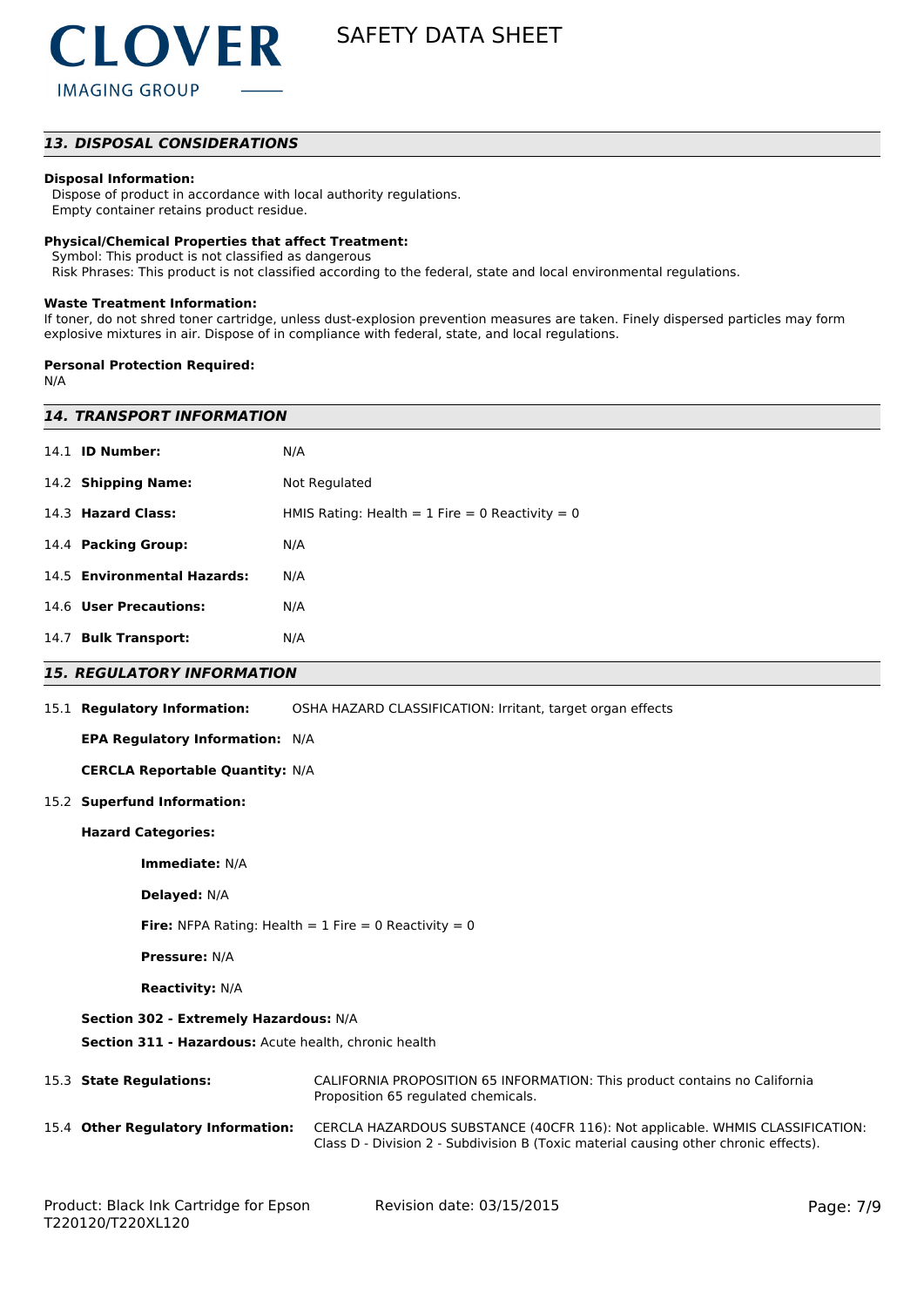

# *16. OTHER INFORMATION*

| <b>General Comments:</b>          | This information is based on our current knowledge. It should not therefore be construed as<br>guaranteeing specific properties of the products as described or their suitability for a particular<br>application |
|-----------------------------------|-------------------------------------------------------------------------------------------------------------------------------------------------------------------------------------------------------------------|
| <b>Creation Date of this SDS:</b> | 07/15/2020                                                                                                                                                                                                        |